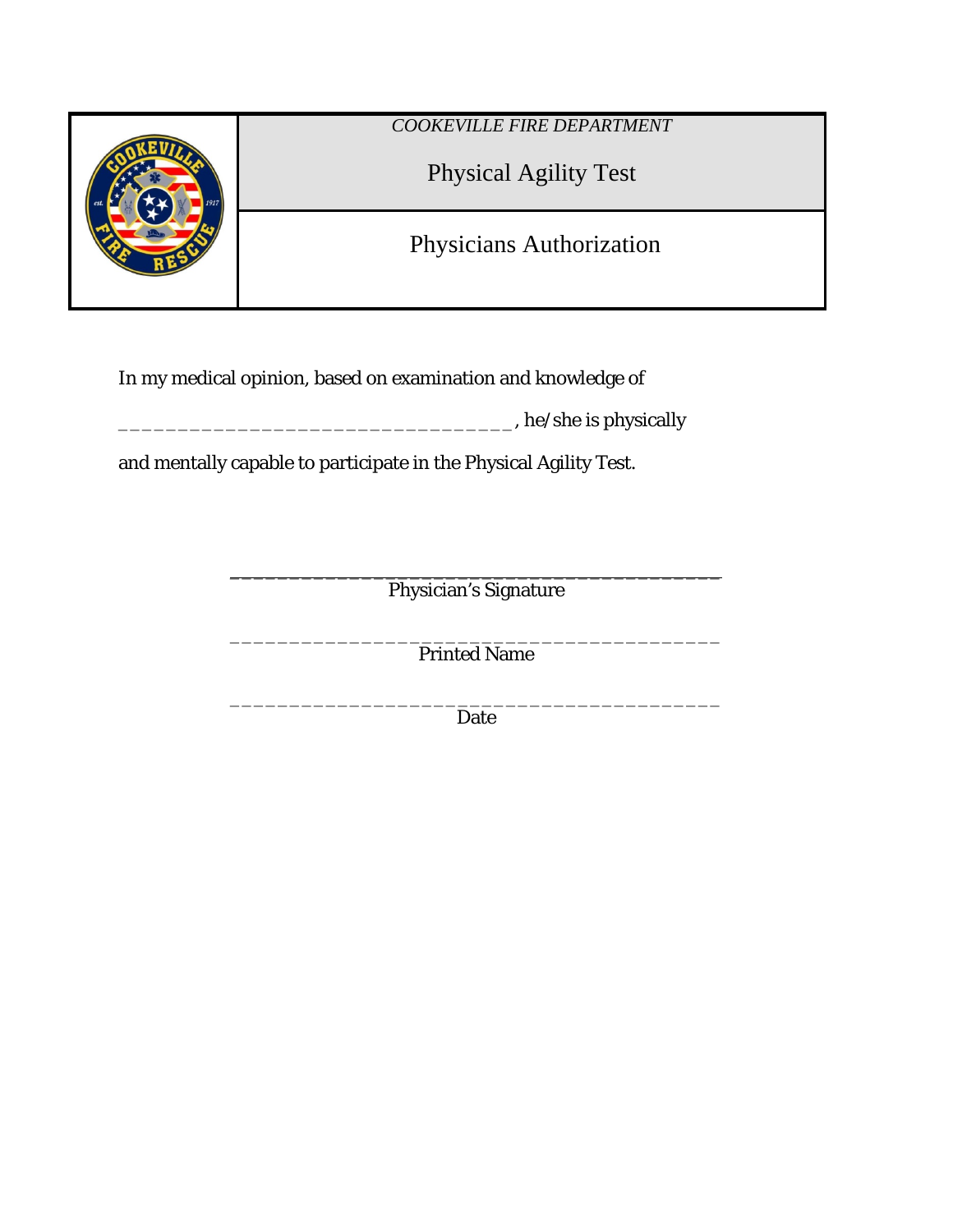# **Cookeville Fire Department Physical Agility Test**<br>Score Sheet

| Name -<br>and the second control of the second control of the second second control of the second second second second second second second second second second second second second second second second second second second second s | Date -   |  |
|------------------------------------------------------------------------------------------------------------------------------------------------------------------------------------------------------------------------------------------|----------|--|
| Ladder Climb                                                                                                                                                                                                                             | $Time -$ |  |
| <b>Five Minute Break</b>                                                                                                                                                                                                                 |          |  |
| <b>Agility Test</b>                                                                                                                                                                                                                      | Time -   |  |
|                                                                                                                                                                                                                                          |          |  |

Notes: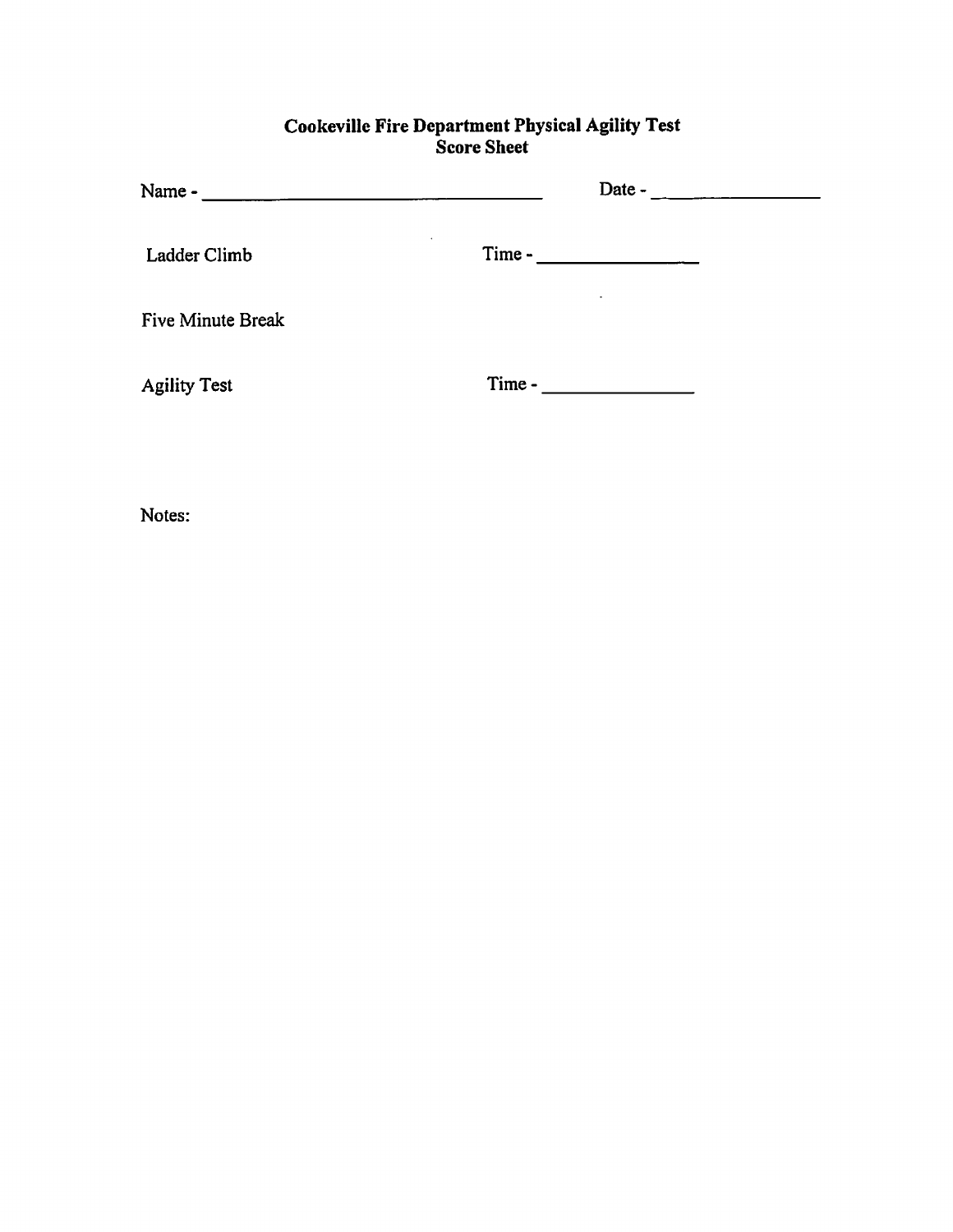# **COOKEVILLE FIRE DEPARTMENT PHYSICAL AGILITY TEST (PAT)**

The following physical agility test will be done non-stop in sequence from PAT station two through PAT station eight. The entire course must be completed within twelve minutes from start to finish (not including Station 1.)

Personnel shall wear a *turnout coat*, *helmet, gloves and SCBA*, but not breathing air.

## **Station 1 Ladder Climb**

- Setting: The Fire Department aerial apparatus will be fully extended, 75 ft. off the ground, at a 75°angle. A belay line will be strung through the top rung of the ladder to serve as a safety line. Candidates will be tethered to the line and will, upon instruction, ascend and descend the ladder without stopping. A "Test Administrator" will secure the line to ensure safety.
- Performance: The applicant shall climb the full length of the ladder, touch the top rung with both hands and return to the ground level on command without freezing or hesitating. The time will start when the candidate is told to begin and stop when both feet are on the platform at the base of the ladder. There is a five (5) minute maximum time limit on this evolution.

# **Note: If the maximum time of five (5) minutes is exceeded the candidate will be dismissed from the remainder of the PAT.**

 **There will be a maximum of a five (5) minute rest before beginning Station #2.** 

#### **Station 2 Ladder Removal**

- Setting A Cookeville Fire Dept. pumper or wall with one 12 ft. roof ladder mounted on brackets.
- Performance Remove the roof ladder from the brackets. Lay it on the ground, stand up, bend down and pick up the roof ladder. Carry the ladder to PAT station 3.

#### **Station 3 Ladder Raise**

- Setting Building wall 50' from PAT station I
- Performance Firefighter arrives at PAT station 3 with a roof ladder in a low shoulder carry and ladders the building with a one Firefighter raise. Climb the full length of the ladder and touch the top rung with both hands. Climb back to the ground.